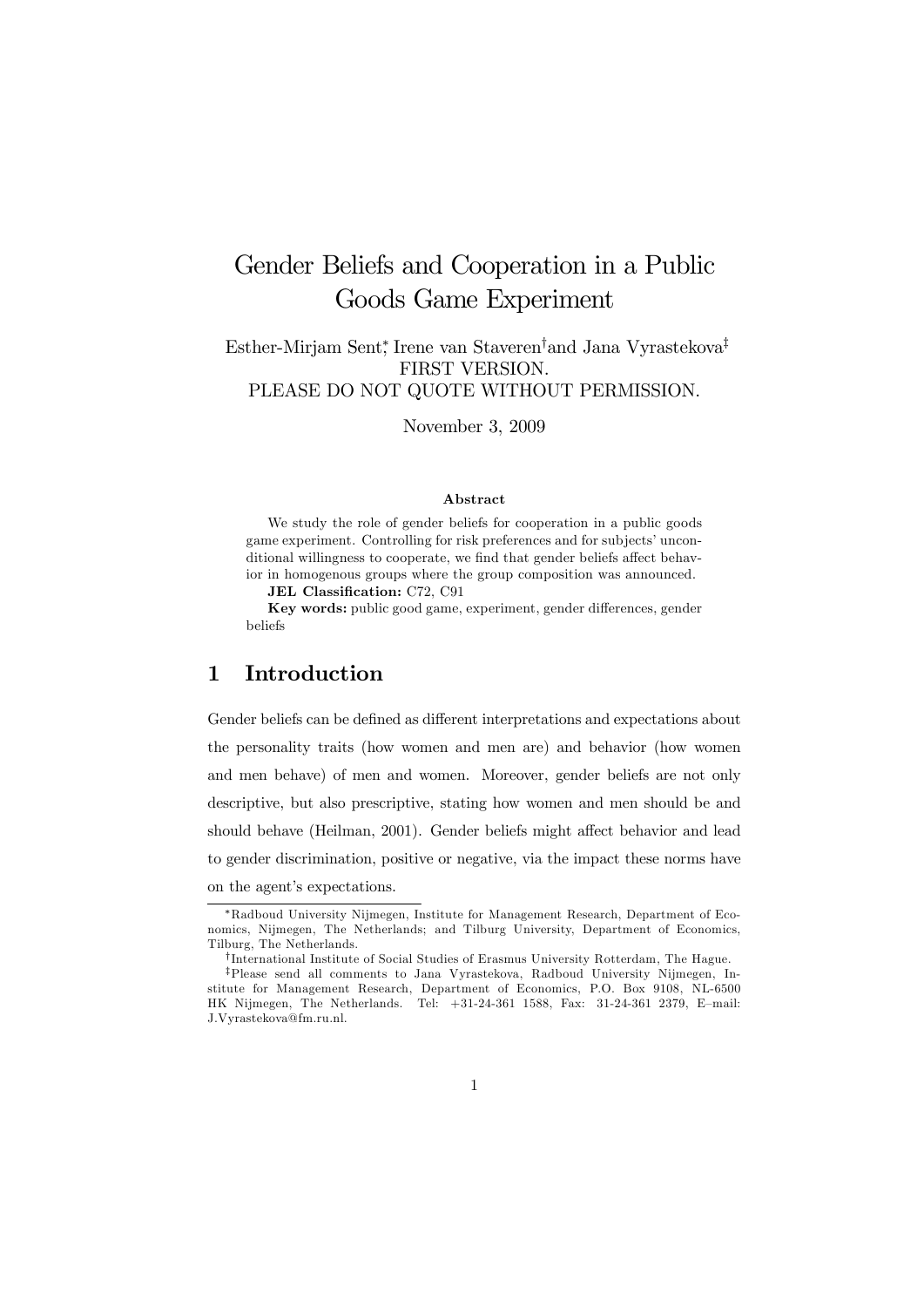Previous experimental evidence on the economic impact of gender norms focused mainly on competitive environments. Men and women were found to react differently to payment schemes based on competition, and the differences can be at least partially attributed to the impact of expectations about the behavior of the other gender. Behavior in cooperative environments begs the same curiosity: does information of gender group composition add information that is taken as relevant by the interacting agents - and acted upon? For the purpose of this paper we rephrase this question more specific as: does information on group composition in terms of gender affect cooperation of groups in public goods games? The answer to this question is inconclusive so far, despite the bulk of literature, directly or indirectly related to it.

Contradictory observations can be found in the literature (Eckel and Grossman, 2000), indicating either that women are more cooperative than men , or that there is no gender difference, or that women are less cooperative than men. There seem to be at least one unifying theme identified on how gender matters in games where cooperation would affect the economic outcomes. Women seem to behave more prosocially - cooperatively - in games where no risk is at stake, i.e. in dictator games (Eckel and Grossman, 1998 and 2000). In these environments, the role of gender norms has been documents as well. Dana, Cain and Dawes (2005) ran dictator games in order to test for the influence of beliefs about fairness on the generosity of dictators in one shot games. They recognized both an influence of beliefs in fairness, leading to positive proposals, and of beliefs in standard economic rationality when students had received economic training, leading to zero proposals. They therefore concluded that "the interesting aspects of generosity demonstrated by our studies cannot be adequately formalized without somehow incorporating beliefs into the decision maker's utility function" (idem, p. 200). Another paper on the role of beliefs in dictator games focused on gender beliefs (Aguiar, Branas-Garza, Cobo-Reyes, Jimenez, and Miller, 2008). This experiment revealed that female receivers more often than male receivers prefer to play against a female dictator when offered the choice between a female and a male dictator: 80% of the women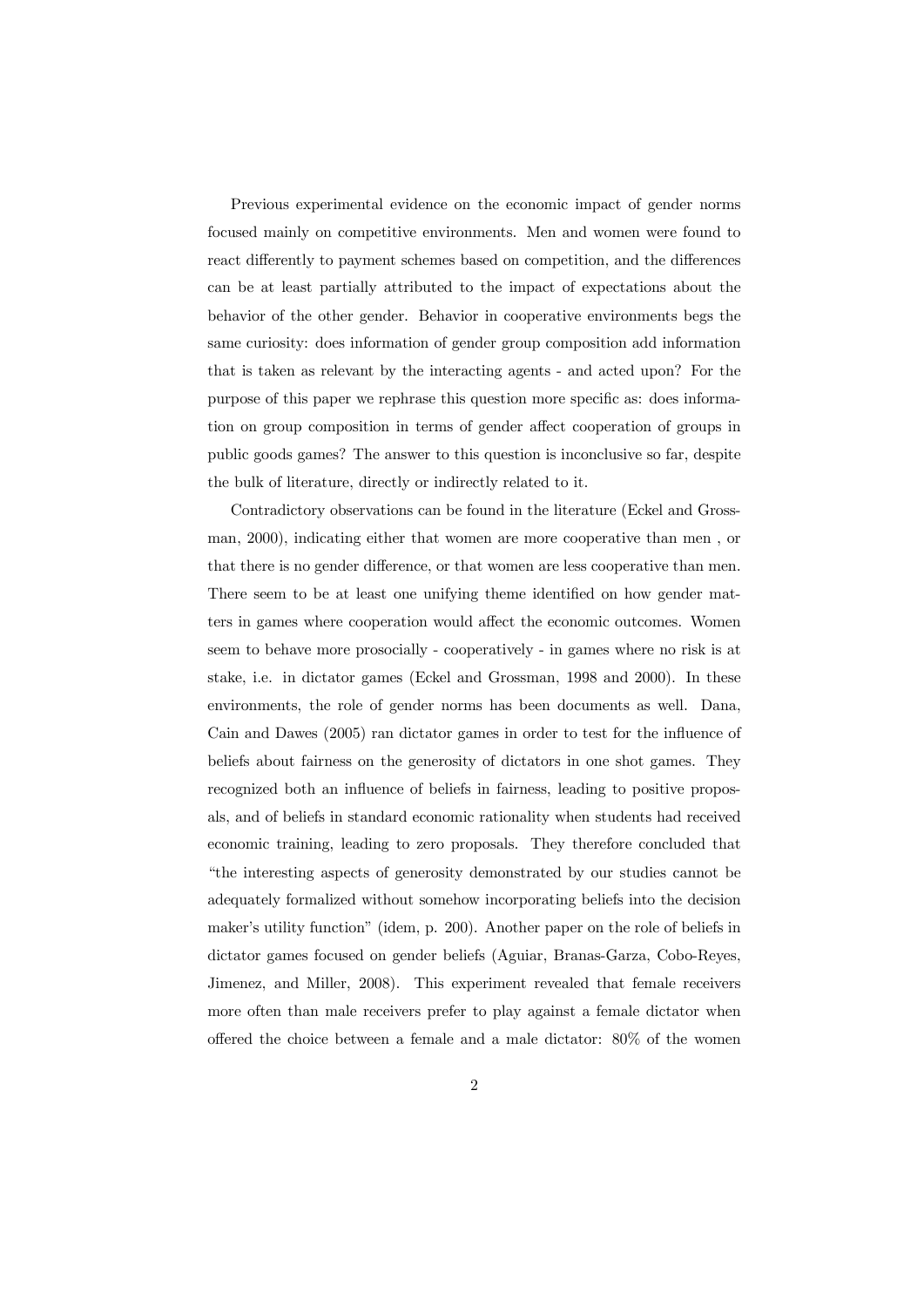chose for a female dictator whereas only 48% of the men opted for a female dictator. This result suggests that women have stronger gender beliefs about generosity/altruism than men. The authors, however, as in many other articles in experimental economics which find gender differences, do not provide any explanation for these differences. In a recent overview of gender differences in experimental economics, Croson and Gneezy (2009) argue that women's decisions are more context-specific than men's. For example, they conclude from studies on the ultimatum game and the prisoner's dilemma game that women's decisions vary more with the gender of their partner than men's decisions, indicating that also gender context is more influential for women as compared to men. But they offer no explanation why this would be the case.

In this paper, we focus on the role of gender in formulating beliefs about the (expected) behavior of others. The relevance of the group composition thus becomes central in our understanding of the rates of cooperation in the public goods game. We control for factors which might affect the players of both genders, and which have previously been linked to gender differences. These are risk preferences on one hand, and unconditional pro-social preferences on the other hand. Risk preferences may affect behavior in a social dilemma for conditional cooperators, who are uncertain about the behavior of others. Cooperation can be then seen as a gamble taken on the cooperativeness level of others. Will a cooperative behavior result in a sucker's position? Or will it result in a mutually profitable cooperation over long run? Moreover, we need to control for risk preferences as female subjects have been previously found more risk averse than male subjects in experimental studies (Eckel and Grossman, 2002).

Conditional cooperation is pervasive and documented extensively in public goods games (see Fischbacher et al 2002). Cooperation of conditionally cooperative individuals depends on the beliefs about the cooperation of others. Gender norms might affect the type of beliefs subjects hold, depending on the gender composition of the interacting group members. We propose that gender beliefs might provide an escape route from the negative impact of uncertainty in the problem of cooperation faced by female individuals in a public goods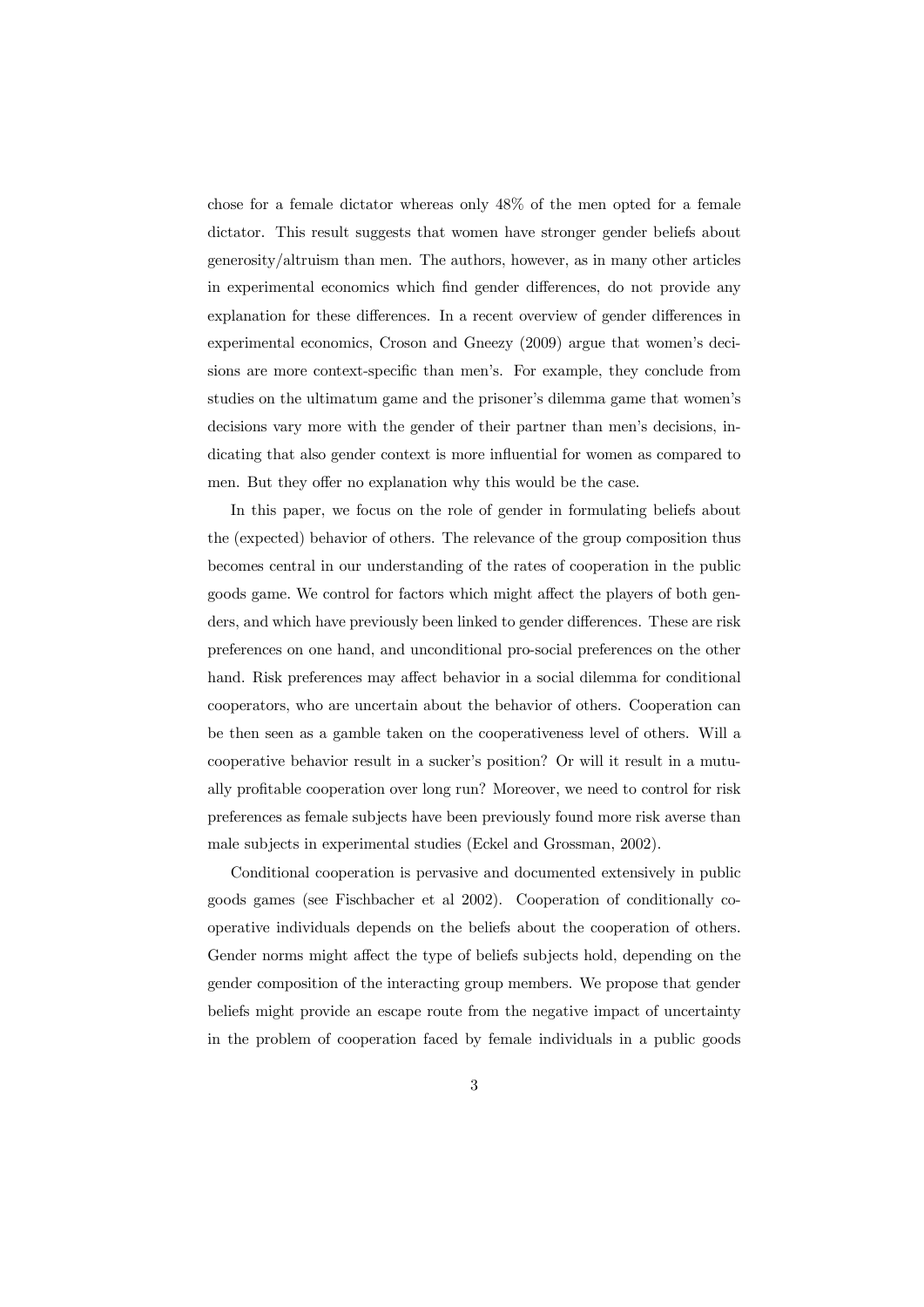problem. This would take place as the information on the presence of female co-participants in an all-female public goods game group alleviates the uncertainty about the cooperation of others via gender norms.

This hypothesis we test experimentally, by first measuring risk-aversion and pro-social preferences of our participants, and then observing their behavior in a repeated public goods game in which we announced the group composition to the groups. We form either all-male or all-female groups, and moreover, we sort the groups by the risk preferences of their members. We form risk averse and risk neutral groups. Our gender belief hypothesis predicts that especially risk-averse female groups will succeed to cooperate better than their counter part risk-averse male groups, and that this is due to gender beliefs.

### 2 Hypothesis and experimental design

We hypothesize that gender beliefs affecting behavior in strategic situations by shaping the expectations of the interacting players will have an impact on the cooperation rates in the public goods games where the gender of homogenous groups is revealed to the subjects. Gender beliefs affect expectations and behavior depending on the composition of the group of interacting agents. As females are considered/expected to be more cooperative than males, receiving information on the homogenous group composition would shape differently the expectations in the all-male than in the all-female groups. Revealing group composition in the all-female groups in a public goods game decreases the strategic risk of cooperation, and hence lead to more cooperation than in the all-male groups:

Hypothesis: (Gender norms and cooperation) Female subjects are believed to be more cooperative (and in particular by other female subjects). Hence, information on group composition in homogeneous groups results, after controlling for risk-preferences and for pro-social preferences, in higher levels of cooperation in all-female groups than in all-male groups.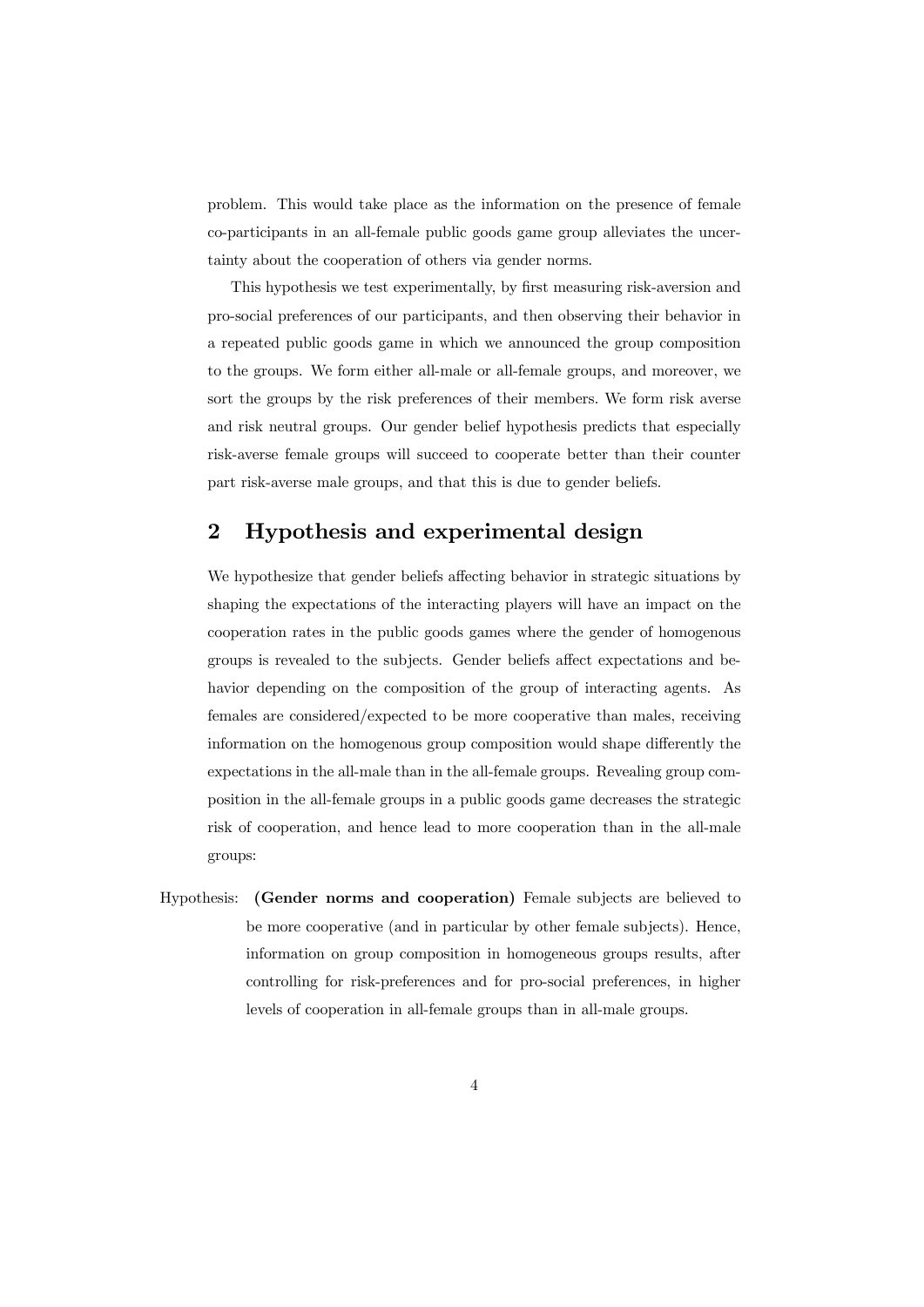We test our hypothesis experimentally. Subjects of our experiment were 42 students of business and economics of Tilburg University (TU), The Netherlands<sup>1</sup>. We collected information on each subject on two occasions. Up to one week prior to the main experiment, each subject participated in a laboratory pre-experiment elicitation of risk preferences (using the Holt&Laury instrument) and an elicitation of unconditional social preferences (using the decomposed game technique, Messick, D. M. and McClintock, 1968; see also Offerman et al 1996), in this order. These experimEnts were conducted as single-person decision problems (although with payoff impact of an anonymously selected experiment participant in the part eliciting social preferences), and were conducted using the NetQ questionnaire facility. Each subject could login to the program at home, and complete the questionnaire. We recorded the duration of the experiment, in order to control for unduly short or long sessions. No feedback on the outcome of these auxiliary experiments was given to the subjects prior to finishing the main experiment, in order to avoid any spill-over effects. We then conducted two laboratory sessions, each consisting of 21 students, implementing our main experiment. The sessions lasted cca. 1 hour.

At the end of the laboratory session, subjects were paid for participating in the pre-experiment and for the main experiment; on average they earned 22.80 Euros.<sup>2</sup> The language used in the experiments was English, and they were partially computerized and conducted using z-Tree (Fischbacher, 2007).

One experimental design issue we have to address is the way we informed subjects about the gender. One possible point of concern is that this might lead to experimenter demand effect. Holm (2000) addressed this issue by comparing this explicit method of gender announcement with a more subtle one (firstname announcements). They found no qualitative differences in the data in the two treatments. We follow their conclusions and use the direct gender announcement in the experiment, avoiding possible anonymity issues among

<sup>&</sup>lt;sup>1</sup>This paper reports data on the first batch of our experiments. Obviously, more data and replication is needed to check the robustness of our findings.

<sup>&</sup>lt;sup>2</sup>Instructions for the experiment can be found at the following webpage:

http://www.ru.nl/economie/contact\_en/medewerkers/volledige\_lijst\_van/vyrastekova/.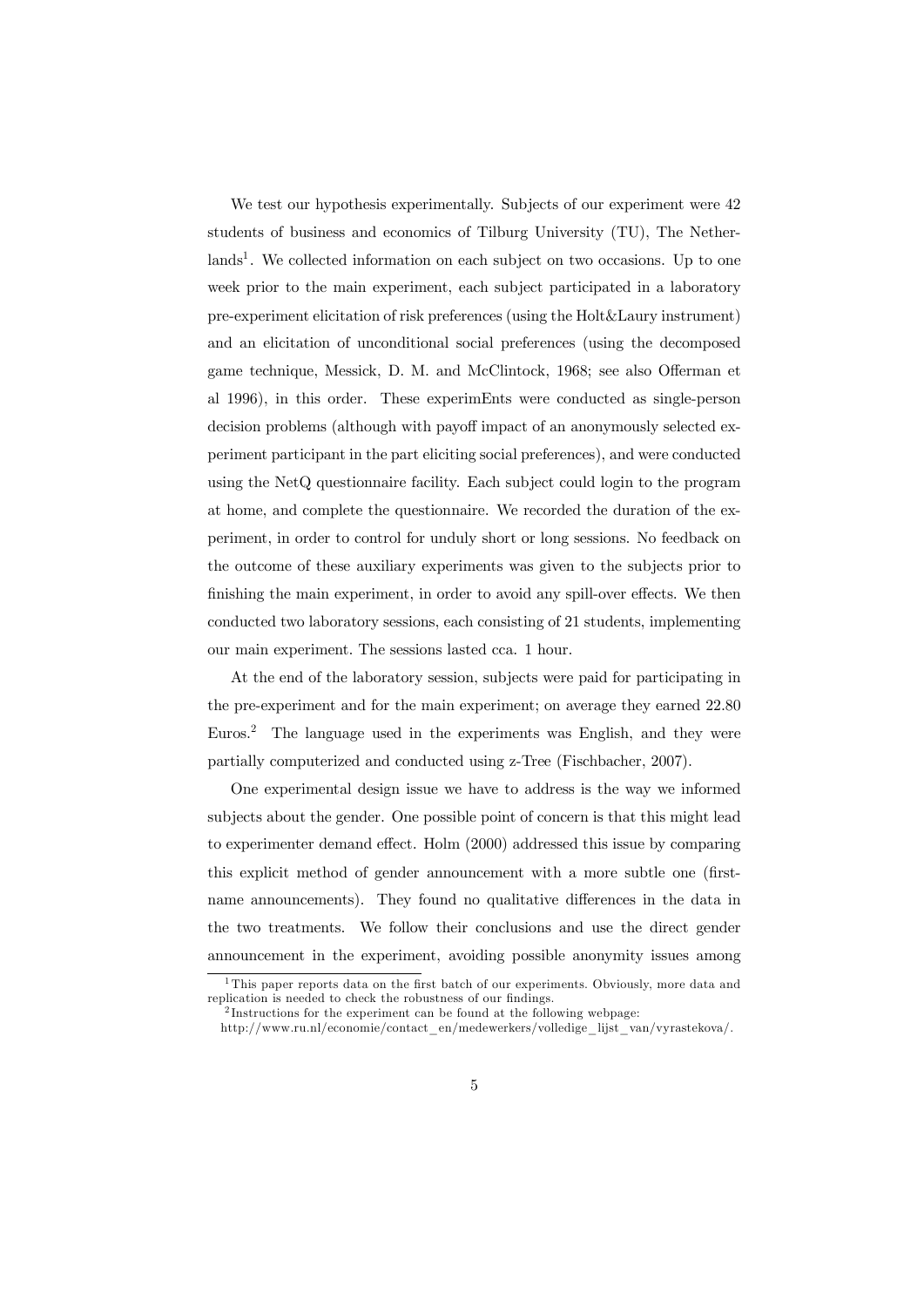the students participants due to announcing first names.

#### 2.1 Social preferences

Gender effects have been documented, mostly finding females to be more cooperative in nonstrategic environments. We control for this aspect of gender differences by measuring each subjects unconditional willingness to cooperate, using a decomposed game technique (Messick, D. M. and McClintock, 1968; see also Offerman et al 1996). This method consist of 24 pairs of payoffs, each of them affecting the payoff of the deciding subject and of one anonymous other subject in the experiment. These payoffs are obtained as equidistant coordinates on a circle, with a fixed diameter (corresponding to 150 cents in our case). Each payoff pair is a pair of two neighboring points on the circle. The choice between two payoffs represents on either the possibility to increase the payoff of the other person at a cost to the deciding player; or the possibility to decrease the payoff of the other person at a cost to the deciding player. By asking an individual to perform several such considerations, a robustness (or randomness) of such individual choice can be measured. Moreover, the sum of all individual payoff choices results in an average "inclination of a person, willingness to increase/decrease/or ignore the payoff consequences for the other person. Such inclination, indeed "type of prosocial orientation" can be then measured by the angle of this final payoff vector. Subjects with payoff vector with angle close to 0 (corresponding to the individually rational choice of keeping all money for oneself and neither increase nor decrease other's payoff) are categorized as the rational payoff maximizers. Subjects with a positive angle (above 5 degrees) are categorized as altruistic individuals, and subjects with a negative angle (below minus 5 degrees) are categorized as spiteful individuals.

#### 2.2 Risk preferences

We measured risk preferences using a standard tool developed by Holt and Laury (2002). Each subject had to choose one of two lotteries (alternatives) offered in eight decision Situations, see Figure 1. These choices allow us to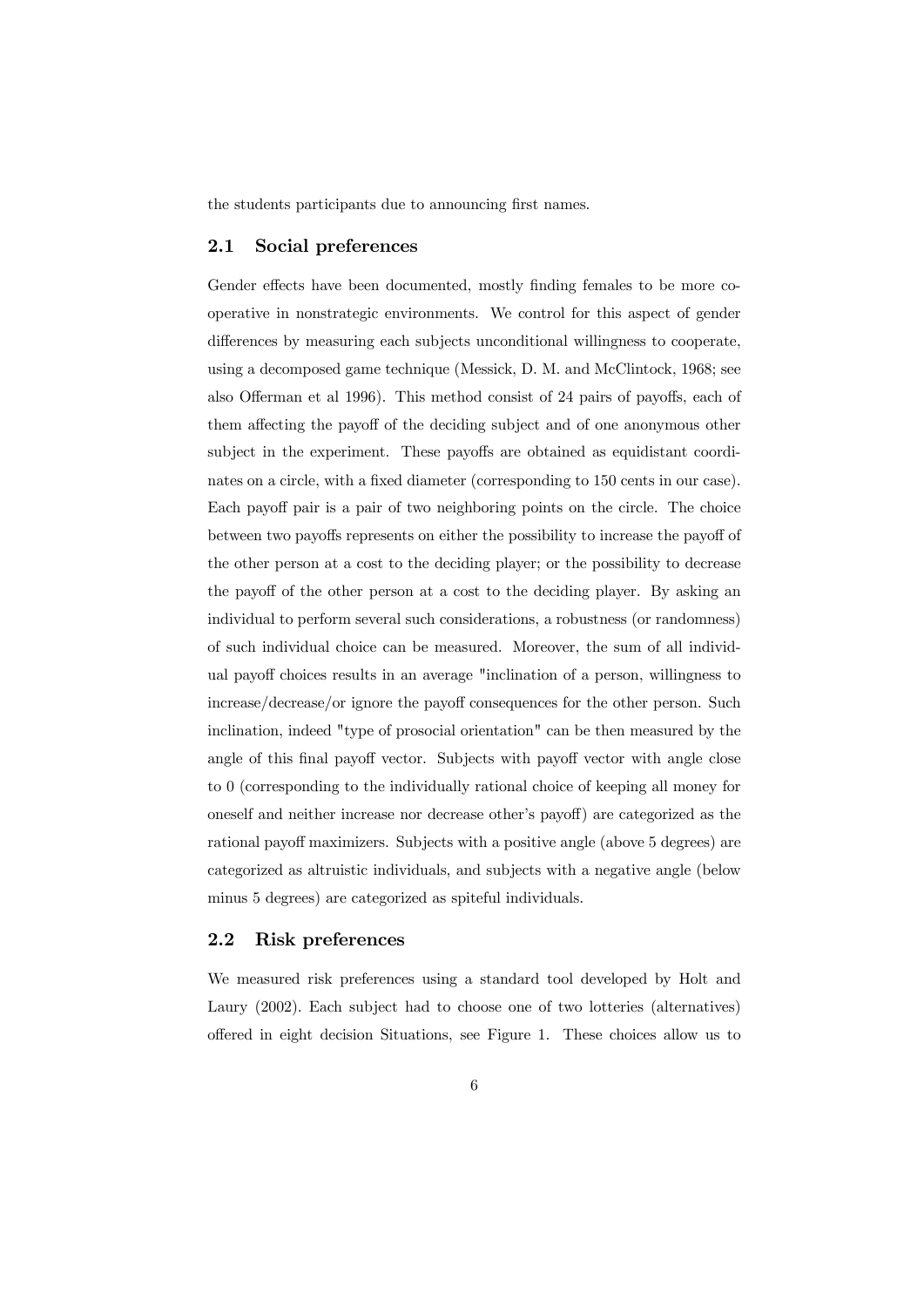| Situation 1:  | Alternative A: 1/10 cards with prize 200 cents and 9/10 cards with prize 160 cents |
|---------------|------------------------------------------------------------------------------------|
|               | Altemative B: 1/10 cards with prize 385 cents and 9/10 cards with prize 10 cents   |
|               |                                                                                    |
| Situation 2:  | Alternative A: 2/10 cards with prize 200 cents and 8/10 cards with prize 160 cents |
|               | Altemative B: 2/10 cards with prize 385 cents and 8/10 cards with prize 10 cents   |
|               |                                                                                    |
| Situation 3:  | Altemative A: 3/10 cards with prize 200 cents and 7/10 cards with prize 160 cents  |
|               | Altemative B: 3/10 cards with prize 385 cents and 7/10 cards with prize 10 cents   |
|               |                                                                                    |
| Situation 4:  | Altemative A: 4/10 cards with prize 200 cents and 6/10 cards with prize 160 cents  |
|               | Altemative B: 4/10 cards with prize 385 cents and 6/10 cards with prize 10 cents   |
|               |                                                                                    |
| Situation 5:  | Alternative A: 5/10 cards with prize 200 cents and 5/10 cards with prize 160 cents |
|               | Altemative B: 5/10 cards with prize 385 cents and 5/10 cards with prize 10 cents   |
|               |                                                                                    |
| Situation 6:  | Alternative A: 6/10 cards with prize 200 cents and 4/10 cards with prize 160 cents |
|               | Altemative B: 6/10 cards with prize 385 cents and 4/10 cards with prize 10 cents   |
|               |                                                                                    |
| Situation 7:  | Altemative A: 7/10 cards with prize 200 cents and 3/10 cards with prize 160 cents  |
|               | Altemative B: 7/10 cards with prize 385 cents and 3/10 cards with prize 10 cents   |
|               |                                                                                    |
| Situation 8:  | Alternative A: 8/10 cards with prize 200 cents and 2/10 cards with prize 160 cents |
|               | Altemative B: 8/10 cards with prize 385 cents and 2/10 cards with prize 10 cents   |
|               |                                                                                    |
| Situation 9:  | Altemative A: 9/10 cards with prize 200 cents and 1/10 cards with prize 160 cents  |
|               | Alternative B: 9/10 cards with prize 385 cents and 1/10 cards with prize 10 cents  |
|               |                                                                                    |
| Situation 10: | Altemative A: 10/10 cards with prize 200 cents                                     |
|               | Altemative B: 10/10 cards with prize 385 cents                                     |

Figure 1: Lotteries List Eliciting Risk Preferences (Holt and Laury, 2002).

categorize subjects' risk preferences. Starting from Situation 1, alternative B would be chosen only by an individual willing to accept a considerable risk. A risk-neutral person would prefer alternative A over alternative B in Situations 1 to 4, after that, however, she would switch to alternative B. The later an individual switches to choosing Alternative B after Situation 4, the stronger is the aversion to risk she reveals. Eventually, in situation 10, all rational and payoff incentivized individuals should switch to B. We therefore characterize a subject by the number of times he/she chooses alternative A before switching to alternative B. We exclude from categorization the individuals who switch between alternative A and choosing alternative B several times. Table 1 contains the number of individuals in each category, per gender.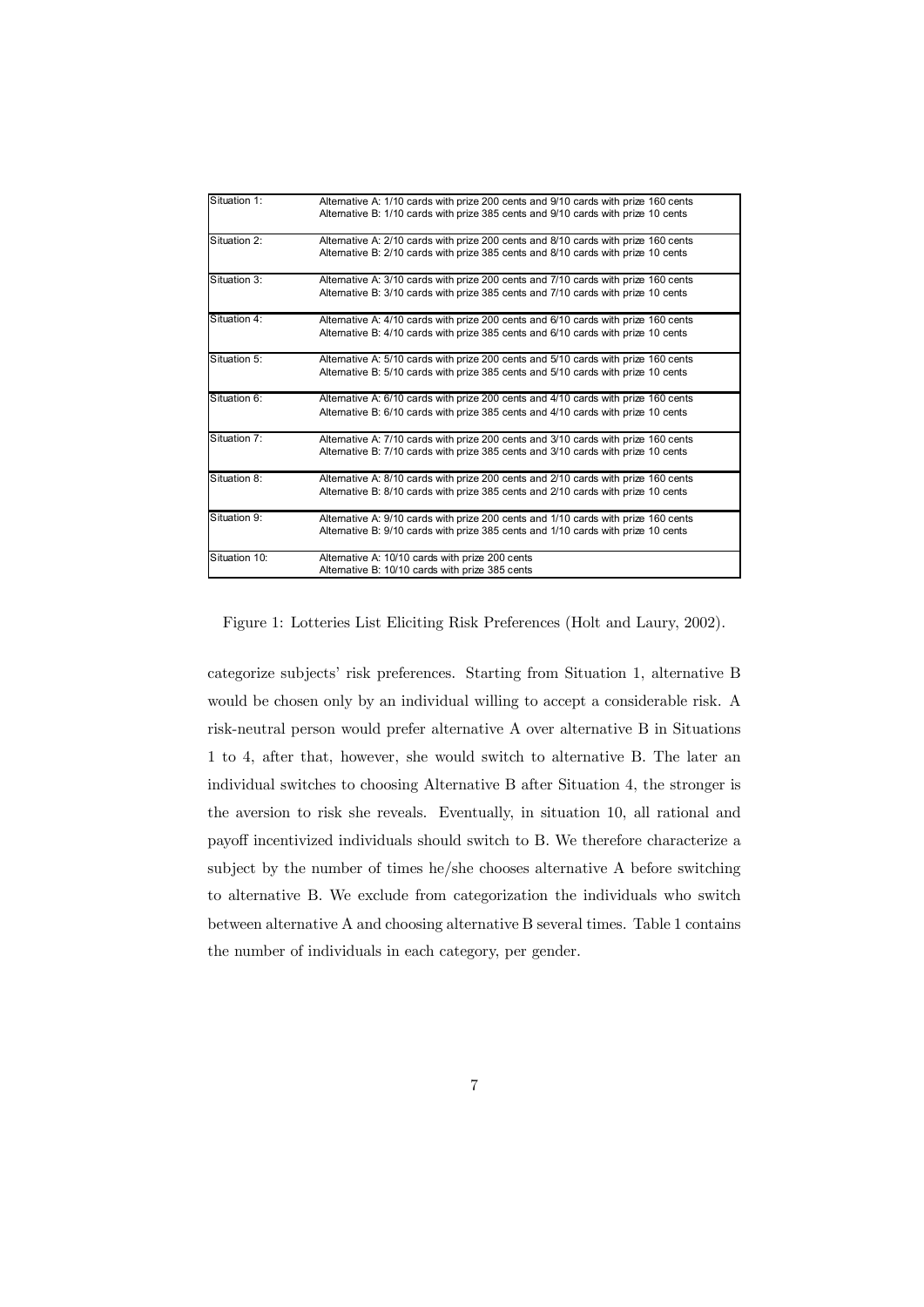| Number of "A" choices (risk type) | $#$ Male | $#$ Female |
|-----------------------------------|----------|------------|
| 3(RN)                             |          | 3          |
| $4$ (RN)                          | 8        | 6          |
| 5(RA)                             | 3        | 5          |
| 6(RA)                             | 6        | 6          |
| 7(RA)                             |          |            |
| $8$ (RA)                          |          |            |
| 9(RA)                             |          |            |
| Not categorized                   |          |            |

Table 1: Risk Preference Types by Gender.

### 2.3 Public goods game with information on gender composition

We used a standard linear public goods game in order to model the cooperation in social dilemma. Three subjects were matched into a group and received and endowment of 15 tokens each, to choose to invest into the joint project (public good) with return of 0.6 points per token in the joint project, or keep for oneself, with return of 1 point per token in the private project. One point was worth 5 cents. Subjects participated in 11 rounds of interaction. In round 1, we elicited their contributions schedule - a complete strategy for the public goods game. We did not provide any feedback on decisions made in round 1, until the end of the experiment. In rounds 2-11, subjects participated in the repeated public goods game. In round 2, we additionally provided the information about the gender group composition. One sentence on the screen informed subjects that "all subjects in the group are of the same gender", either female or male, as appropriate for the relevant groups. Besides using gender pairing as a treatment variable, we also sorted our groups by risk-aversion, as measured in the pre-experiments. Sum of the individual risk-aversion measures as determined by the number of A choices in the risk elicitation tool did not exceed 12 in groups denoted as RN, i.e. groups were composed only of risk neutral or risk taking individuals. Groups composed of risk averse individuals, with the sum exceeding 12, are the groups denoted by RA. We sorted groups in such a way that the individual groups members did not differ from each other in terms of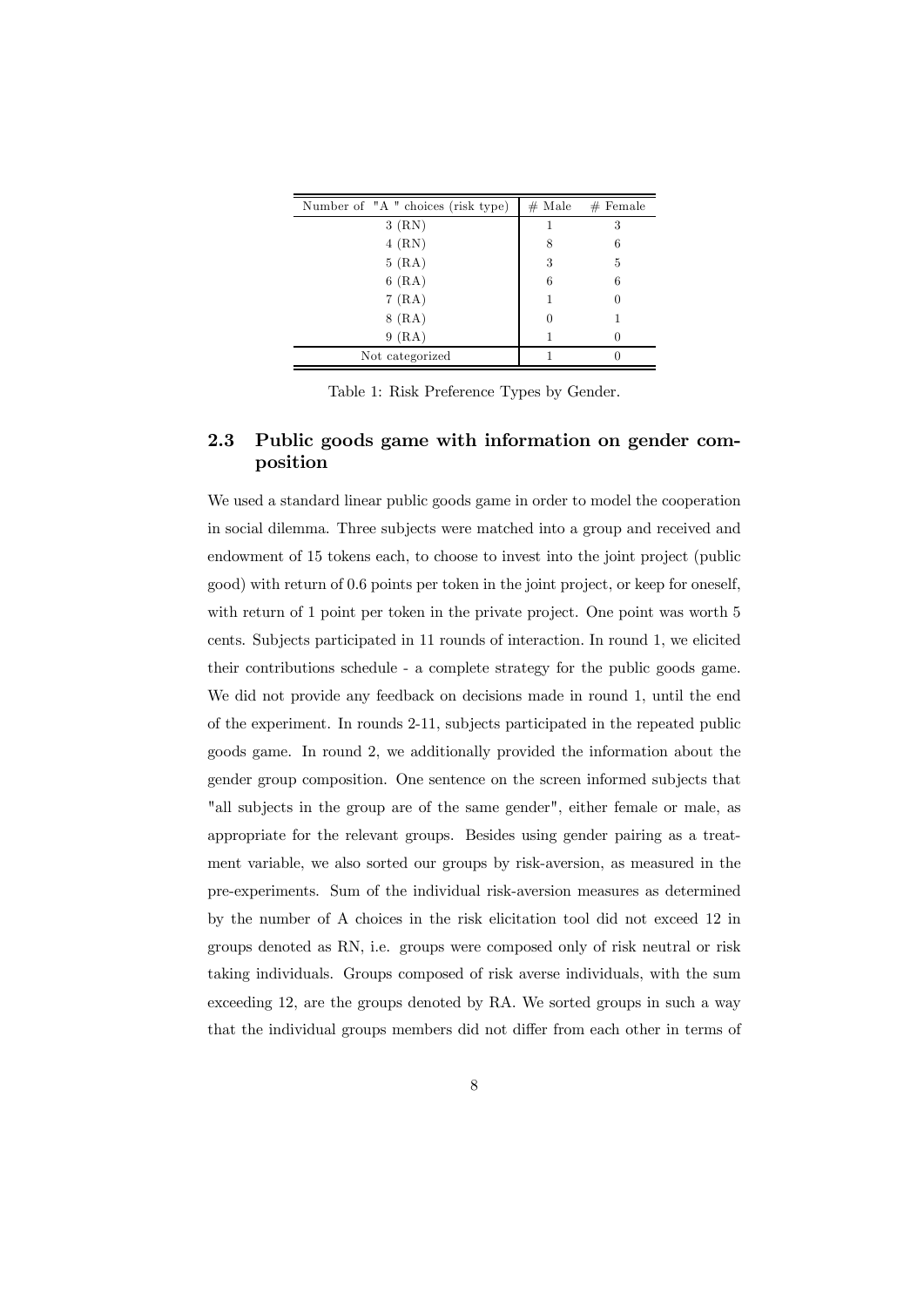the risk-aversion measure too much (at most by 1 step, whenever possible). We hypothesized that the information on gender composition would, due to gender beliefs, remove strategic risk in the all-female groups. Consequently, we expect that the impact of gender beliefs would be higher in groups where individuals are more risk-averse than in groups with lower risk-aversion.

### 3 Data analysis

Figure 2 presents the individual average contributions, by gender and by the group aversion type assigned to the group. Here, group aversion type is either RN or RA where RN stands for risk-neutral/risk taking and RA stands for risk averse. Groups with the type RA consist of individuals who switched to the more volatile alternative B at a later stage than a risk-neutral individual would (i.e. in later than in Situation 4). Remaining groups are of type RN. Although the group differences are not extremely large, it is the case that the risk-averse type female groups achieve the highest cooperation rates in the long run, in the last round of the experiment.

We estimated the individual contributions strategy in the following  $way<sup>3</sup>$ . A variable to be explained is the individual's change in own contribution between rounds t-1 and t. As explanatory variables, we used the two preferences characteristics of the subject: the social preference type (being either spiteful, with value  $-1$ , individualistic, with value 0, or cooperative, with value 1) and risk-preference type (being either risk taking or neutral, with value -1, or, being risk averse, with value 1). We also include a freerider indicator, equal to 1 if the subjects contributed less than others on average in the previous round t-1, and equal to 0 otherwise.

We estimated a random effects Tobit model, censored at the maximal and minimal possible adjustment of individual contributions, see Table 2. The ad-

<sup>3</sup>When we abuse the reality of repeated interaction, and consider an individual contribution per round as an independent observation, then we find that risk-taking females take more "risk ", i.e. cooperate more, than male groups composed of risk-taking individuals,  $(MWU, p=0.087)$ one-sided; Kolmogorov Smirnov test  $p=0.055$ ), while risk-averse men and women contribute on average the same amounts (MWU, p=0.121 one-sided; Kolmogorov Smirnov test, p=0.099 ).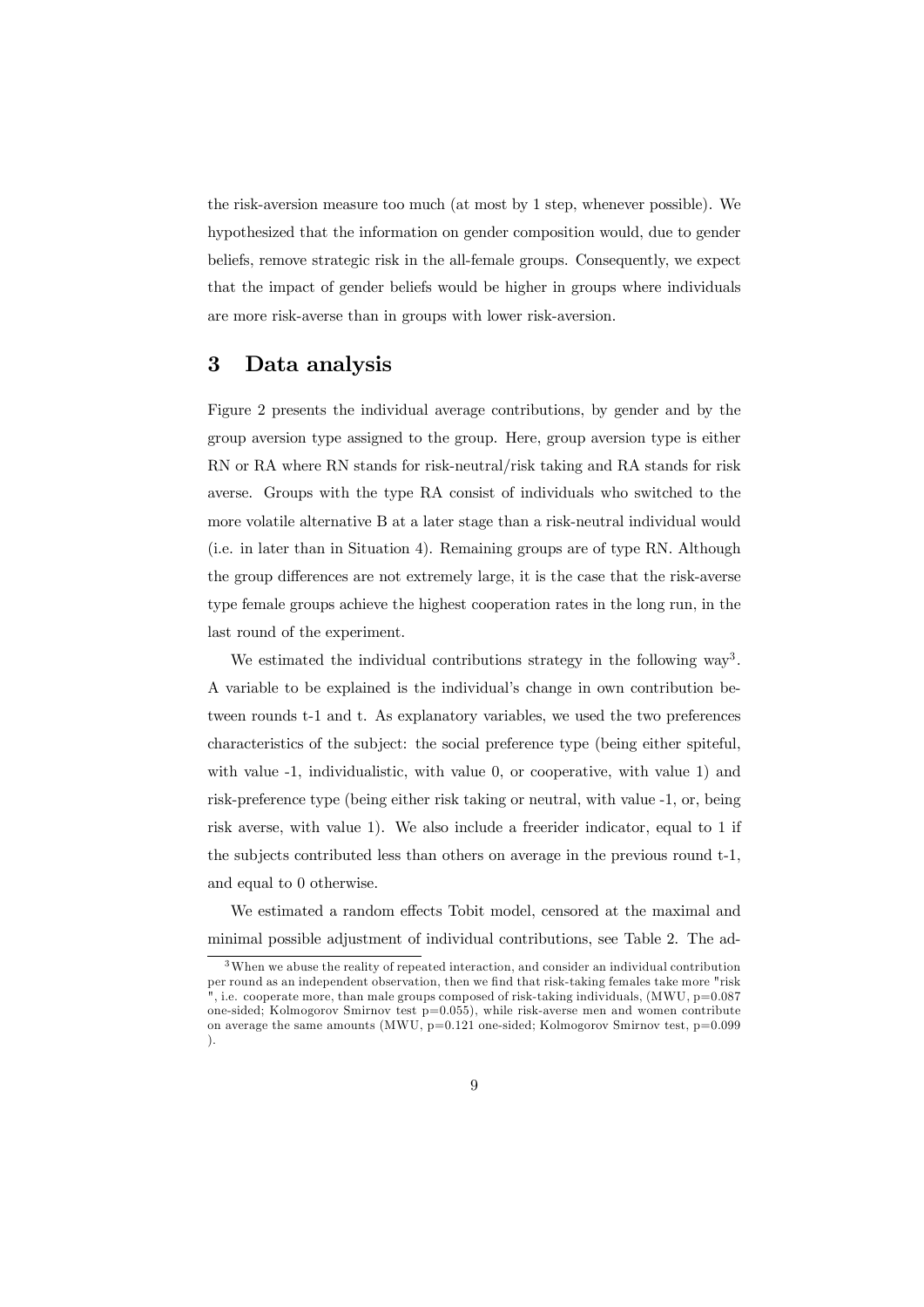

Figure 2: Individual Average Contributions in Female (fem) and Male (male) Groups, and in Risk Averse Groups (RA) and Risk Neutral/Risk Taking Groups (RN).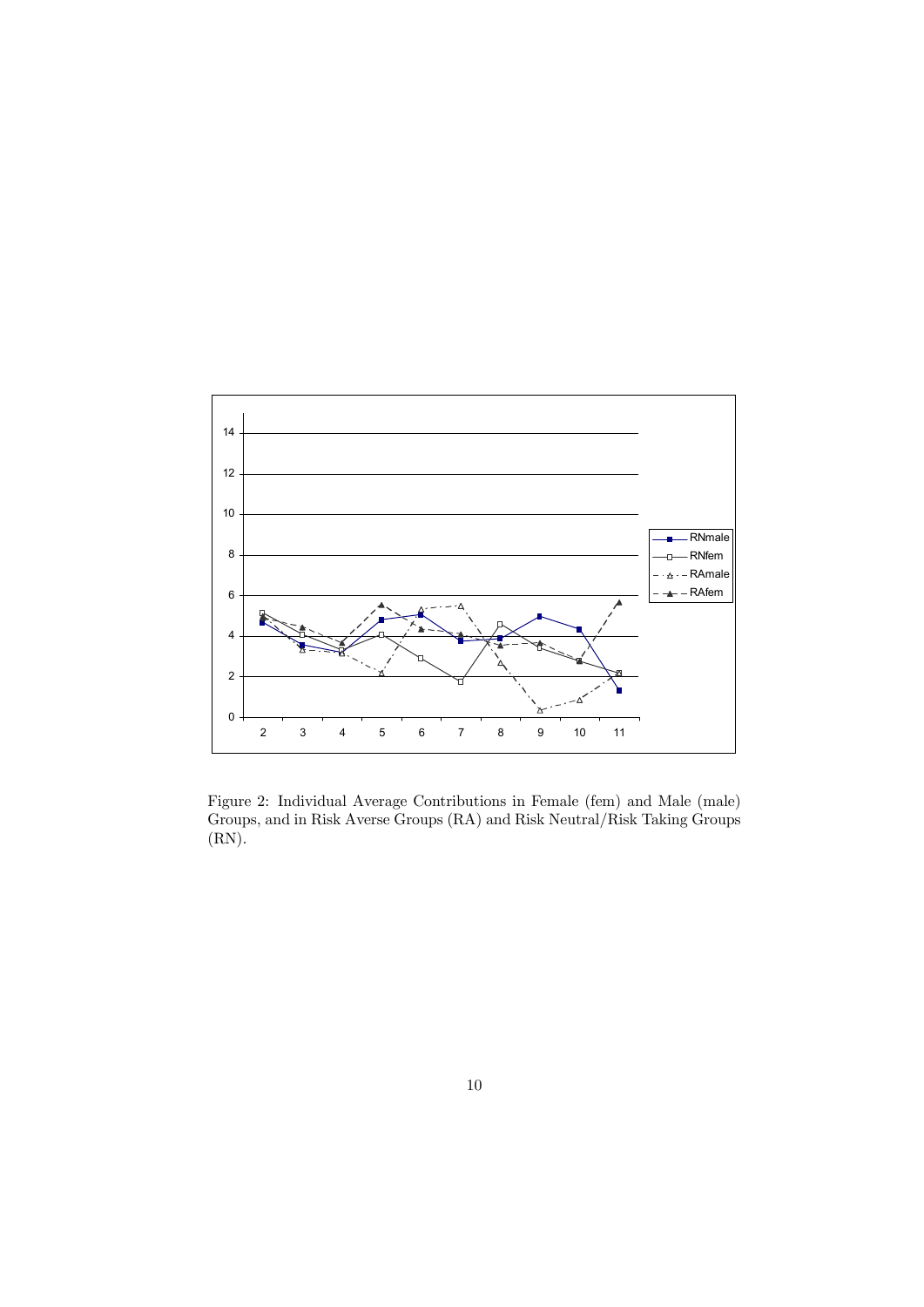| social type                 | $2.875***$  |
|-----------------------------|-------------|
|                             | (1.010)     |
| social type*gender          | $-2.498**$  |
|                             | (1.225)     |
| risk preference type        | $-2.509$    |
|                             | (1.544)     |
| risk preference type*gender | $3.608*$    |
|                             | (2.088)     |
| gender                      | 0.909       |
|                             | (0.909)     |
| others contribution in t-1  | $-0.095$    |
|                             | (0.041)     |
| being freerider in t-1      | $4.985***$  |
|                             | (0.071)     |
| constant                    | $-4.770***$ |
|                             | (0.972)     |
| N                           | 0.336       |
| Log Likelihood              | -479.50352  |

Table 2: Explaining Change in Individual i's Contribution Between Period  $t-1$ and Period t by a Censored Tobit model with Individual Random Effects.

justment of own contribution to the public good between period t-1 and t depends in an expected way on the individual preference characteristics: cooperative types increase contributions more and risk-averse types increase less than their counterparts. Interactions with gender are supporting our hypothesis. Interacting risk-preferences with gender, we find that risk-averse female types increase their contributors more than risk-averse male types. Consequently, the information on the group gender composition mitigates the risk-aversion of females towards being more cooperative, and this effect is stronger than when males are informed about the homogenous the gender composition. This observation is in line with our gender belief hypothesis formulated above.

# 4 Discussion and conclusions

Our experiments have accounted for social preferences and risk aversion in order to assess whether gender differences in cooperative behavior in a repeated public goods game should be entirely attributed to gender differences in these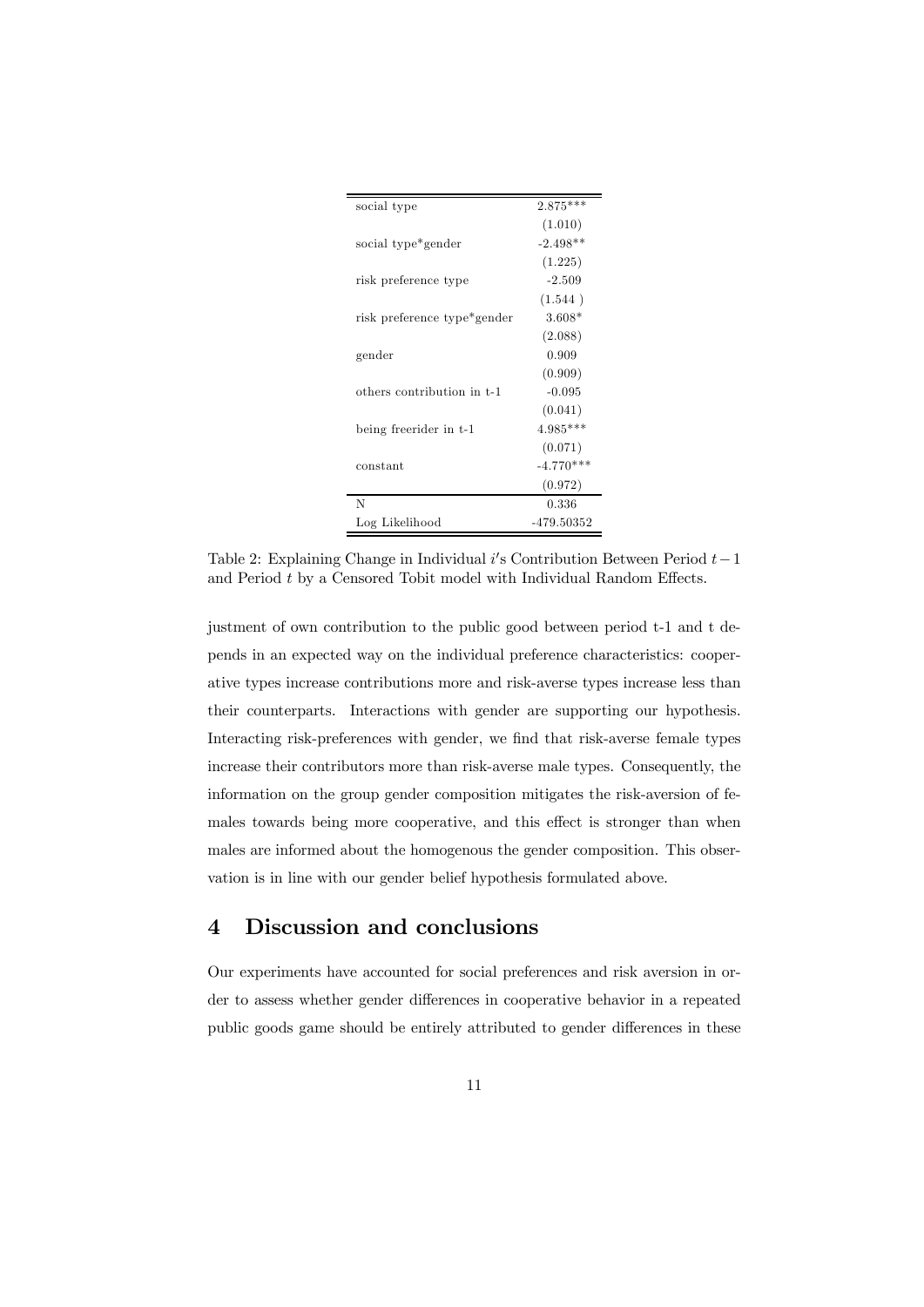individual preference measures, or whether cooperative behavior is also affected at the social level, namely by gender beliefs. By forming purely male and female groups in the experiments, and by revealing the group composition to the participants, we have shown that there seems indeed to be an influence of gender beliefs on strategic behavior in the public goods game. Female subjects react more cooperatively than men in our experiments, and this impact is particularly relevant in groups composed of risk-averse female subjects. We have hypothesized this impact of announcing the group gender composition, by supposing that informing females on homogenous female groups amounts to removing the uncertainty with respect to the unconditional prosocial preferences of the coplayers. This decreased risk, due to the information on gender composition, is then reflected in a higher level of cooperativeness of female rather than male subjects - when accounting for their risk preferences.

Our explanation of these gender differences that we found in our public goods experiment is based on the literature in sociology, gender studies, and social psychology on gender beliefs. The differences in gender beliefs about men and women can be summarized around achievement-oriented traits for men – agentic traits — and service-oriented traits for women — communal traits (idem). This leads to the prescriptive gender belief about women "that women should be nurturing and service-oriented (communal), but not tough and achievementoriented (agentic)" (idem, p. 667). Both descriptive and prescriptive dimensions of gender beliefs contribute to individual self-definitions as masculine or feminine, and operate at the interpersonal level. "In the broader social psychological context, gender beliefs contribute to individuals' definitions of their self-schemas, social identities, and self-evaluations. Gender beliefs also operate in the interpersonal domain, defining the behaviours that are appropriate to various social contexts, influencing individuals' expectations for and interpretations of others' behavior, and guiding the manner in which people interact with members of their own and the other gender" (Whitley and Ægisdóttir, 2000: 962).

The empirical literature on gender beliefs has widely demonstrated that both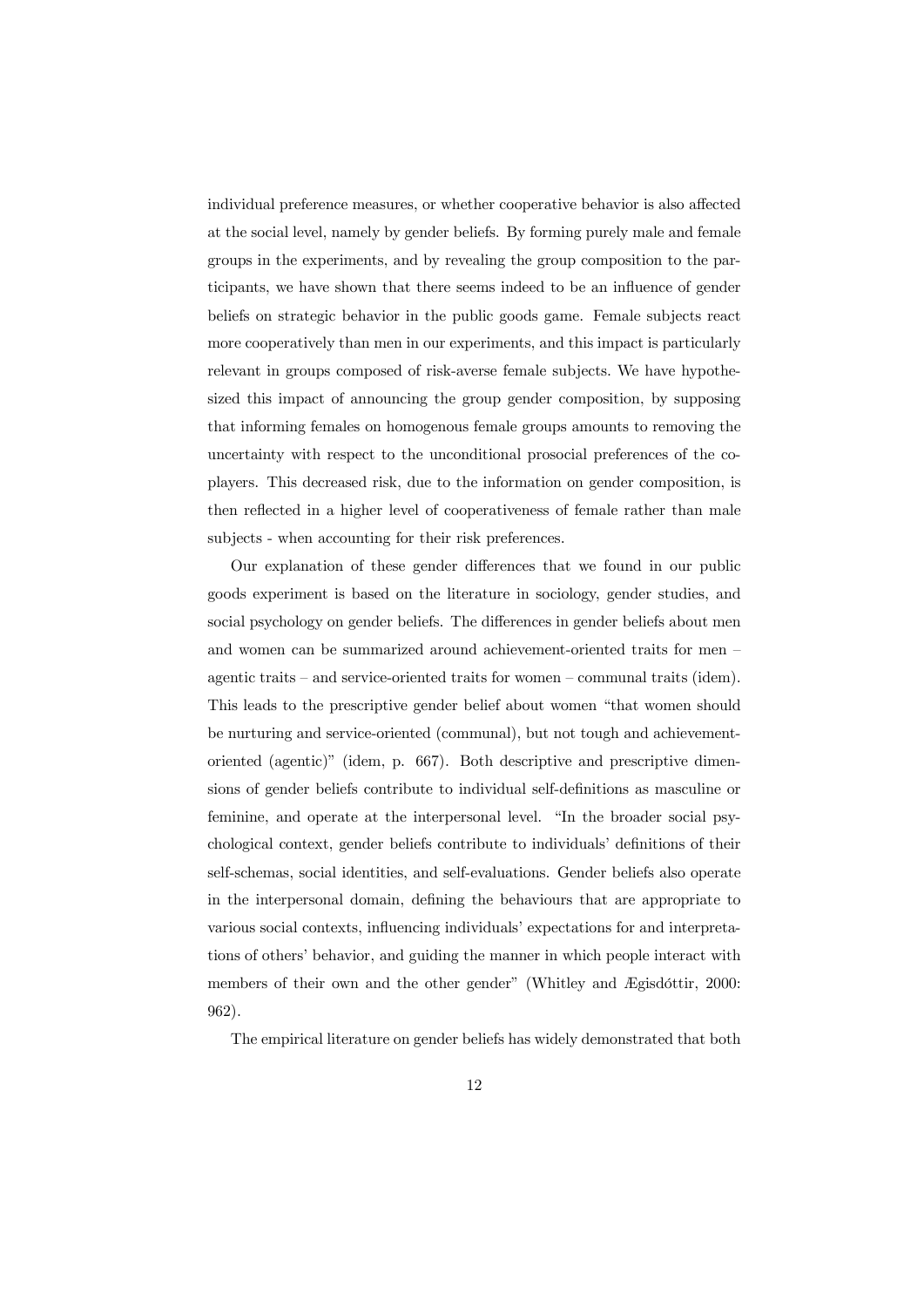men and women hold gender beliefs. In particular, they both believe that men are more agentic and should behave more agentic than women, and that women are more communal and should behave more communal than men (Heilman, 2001). This is also confirmed for specific roles and behaviours, such as leadership: both men and women characterize leadership in general as masculine, whereas when they are asked to characterize particular elements of leadership, they both tend to identify structure as a masculine trait of leadership and consideration as a feminine trait of leadership (Johanson, 2008). Most empirical studies find that men hold stronger gender beliefs than women, and that beliefs about masculinity tend to be stronger than those about femininity (Baber and Jenkins Tucker, 2006; Smiler and Gelman, 2008). However, studies on specific contexts do not always confirm this general result, for example in the case of leadership: men and women tend to hold equally strong gender beliefs about leadership (Johanson, 2008). The general finding that men hold stronger gender beliefs and that the gender beliefs about masculinity tend to be stronger than those on femininity suggest that masculinity is more narrowly defined than femininity ad that men tend to be more essentializing than women (Smiler and Gelman, 2008). This gender difference in gender beliefs has been explained by social dominance theory and expectation states theory, which argue that because men tend to have on average a higher socio-economic status than women and they want to preserve that advantaged position, it is in their interest to hold on more strongly to traditional stereotypes about gender roles and traits compared to women (Whitley and Ægisdóttir, 2000; Ridgeway, 2001; Gerber, 2009). Cecilia Ridgeway has pointed out how status beliefs interact with gender beliefs so that even when individuals do not endorse dominant status beliefs, their recognition that these beliefs are widely shared will lead them to assume that others will treat them according to those beliefs, which will in turn affect their own behavior in a stereotype way.

Gender beliefs are rather essentialist of character, in the sense that they change only very slowly and are often reproduced in new contexts, for example becoming attached to newly emerging jobs in the labour market. This resilience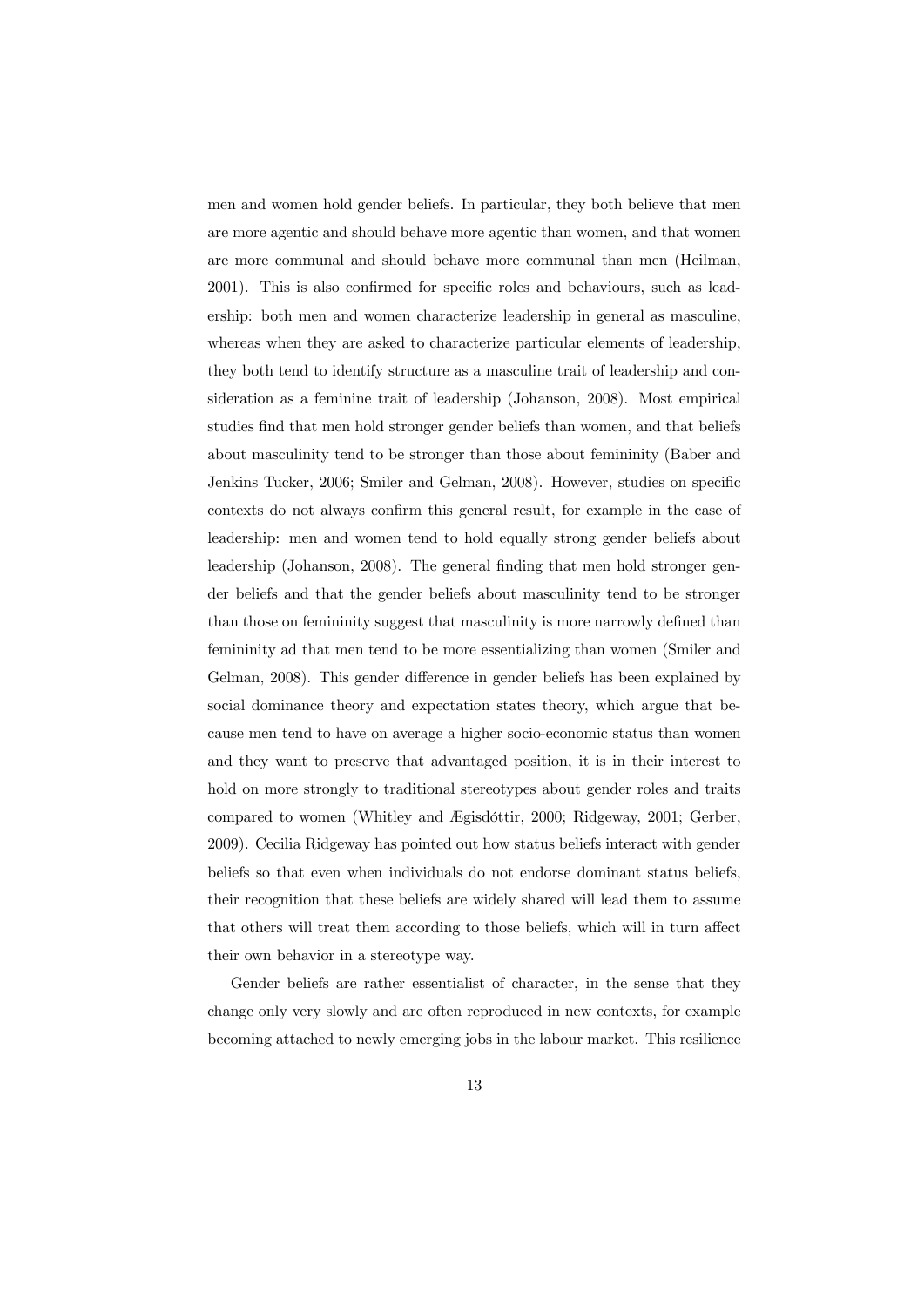of gender beliefs may signal an evolutionary origin. The dominant evolutionary explanation is through sex selection theory, which holds that men are by nature more competitive because, having many sperm, they want to maximize their number of offspring, whereas women, having only a few eggs, are more cooperative so they seek to maximize the quality of their offspring. This would explain why males exhibit more dominance behavior than females, both among animals and among humans, according to Browne (1998), and they compete with each other for access to females. Recently, however, sex selection theory has received serious criticisms, within biology, psychology and the social sciences. For example, Adovasio, Soffer and Page (2007) have shown in an historical anthropological study that the idea of men as the proactive providers and women as the passive reproductive machinery of society is not confirmed by recent evidence on women's roles in prehistorical times. Artifacts such as baskets, sculptures, and tools as well as features of agriculture suggest that women were just as active, innovative and productive as men in prehistory and they argue that there is no evidence that men and women behaved in consistently different ways when it comes to cooperation. An internal critique, from biology, comes from Joan Roughgarden (2004) who shows internal inconsistencies in Darwin's sexual selection theory and the adaptation of this theory in evolutionary psychology. She proposes instead social selection theory based on the need for both males and females to cooperate in order to ensure that offspring will be raised. In a recent article, Roughgarden, Oishi, and Akçay (2006) present social selection theory through a cooperative bargaining game framework, showing that animals cooperate to rear (and not only produce) the largest number of offspring possible, because offspring are investments held in common between males and females. A third critique on a sexual selection explanation of gender beliefs is provided by Shelly Taylor (2001) who, like Roughgarden, argues that sex differences originate from the need for cooperation, while recognizing that among primates this seems to be a stronger characteristic among females than males. She explains this difference, however, not through biology but through socialization of women into closer friendships and networks around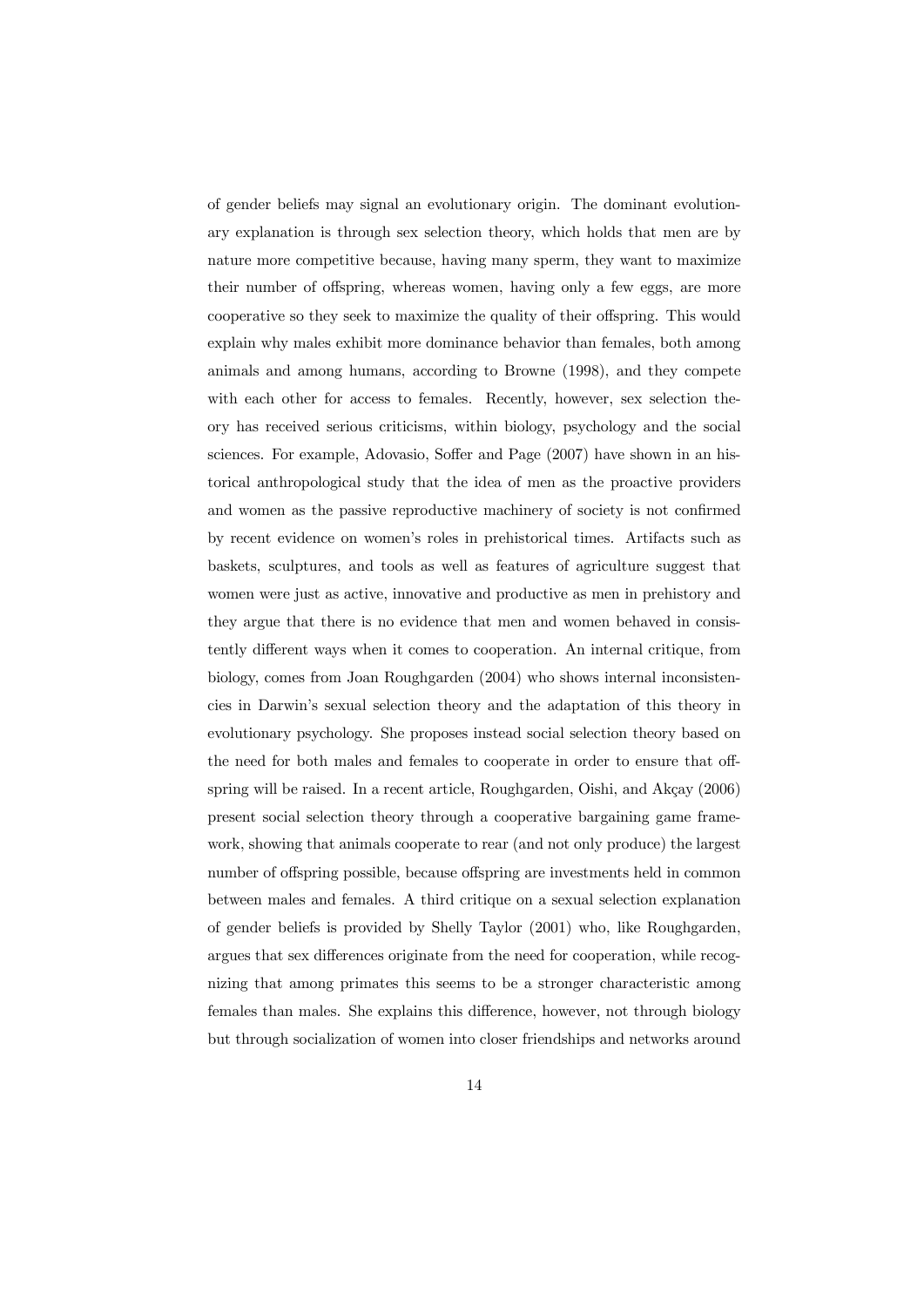food provisioning, childcare and defence against roaming young males, and the socialization of men into hierarchical groups which function best for tasks such as defence, attack and hunting. Therefore, Taylor argues, women tend to prefer to befriend other women and female friends have closer ties than male friends. Men's groups therefore are more often threatened by power plays around dominance and control, Taylor argues, and one of the consequences of these power plays is the exclusion of young aggressive males from groups, who then start roaming around. This explanation of the origins of gender beliefs around agentic and communal traits leads us to a social constructivist perspective, which holds that gender beliefs are produced in social and historical contexts rather than inherent to individuals' sex. The social constructivist perspective includes various gender theories, of which the gender role theory and social domination theory are the best known.

Our experiment does not allow us to distinguish between nature and nurture as explanations for gender beliefs. But the literature and our findings suggest that social context rather than biology seems to be a more convincing explanation. As indicated by Ridgeway (2001), the interaction between status beliefs and gender beliefs through expectation status theory is especially likely in cooperative, goals-oriented contexts in which group status beliefs become salient. Moreover, she states, "... the theory argues that gender status beliefs become effectively salient (i.e., sufficiently salient to measurably affect task behavior and evaluation) when gender either distinguishes between actors in a situation ... or is linked by cultural beliefs to the task or goals they face" (Ridgeway, 2001: 643). A public goods game centres around cooperation, a typical feminine trait according to commonly held gender beliefs, as we have reviewed above. Hence, the task in our experiment was not gender-neutral but positively linked to a feminine gender belief, which allowed for the expression of behavior in relation to the intrapersonal level of gender beliefs: one's own behavior independently of others. The other social context provided in our experiment was information about the sex of one's partners, which allowed for the expression of behavior in relation to the interpersonal level of gender beliefs: one's behavior in relation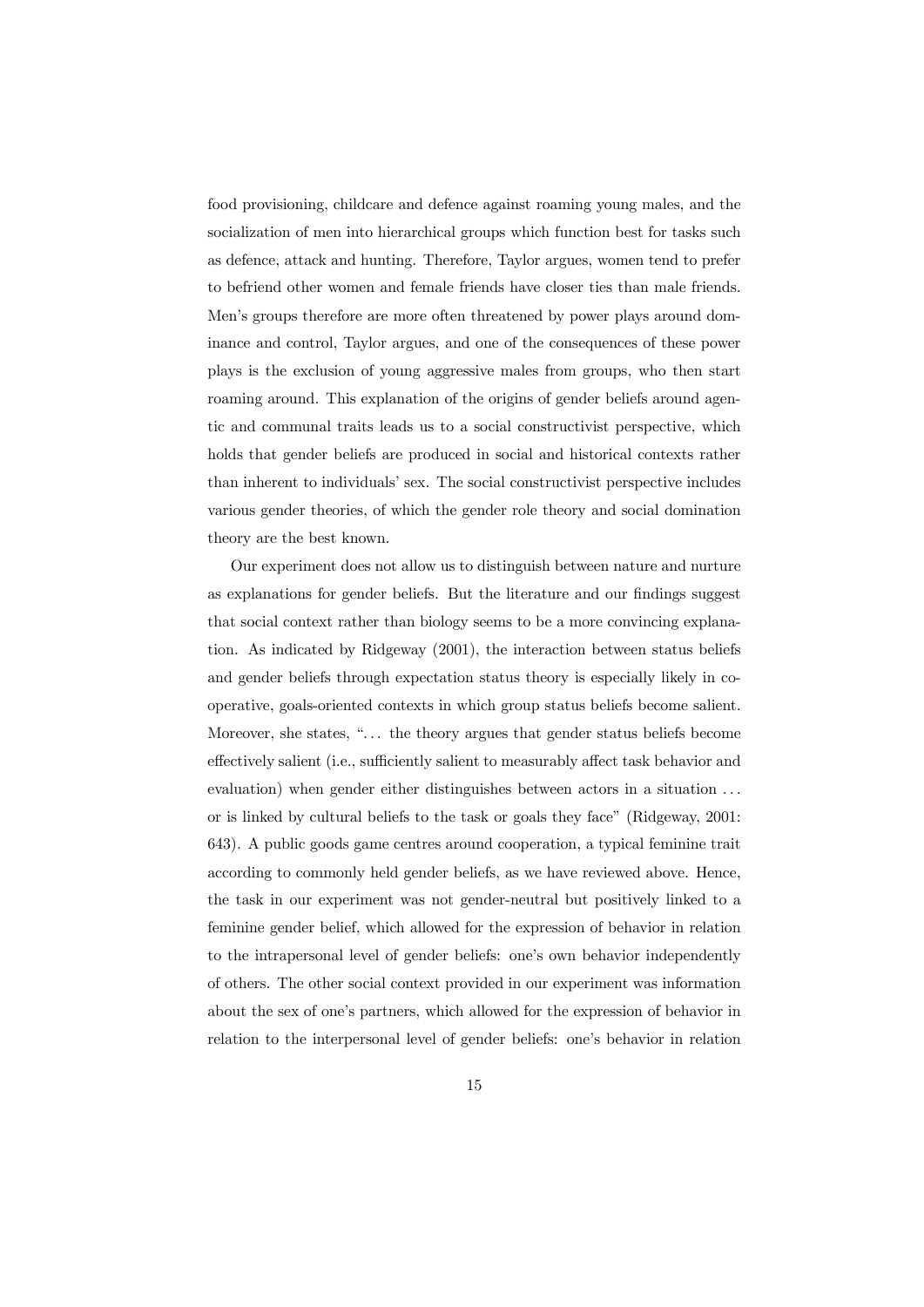to one's expectation of the behavior of others. So, in our experiment we had a cooperative context (task), which is in line with a feminine gender belief, and a gender context provided as treatment variable (information that the other players are female or male). This experimental setting allows us to explain the results in terms of interpersonal gender beliefs and intrapersonal gender beliefs. First, we find that the female subjects in our experiment behaved more cooperatively than men, when corrected for differences in risk aversion. This is explained by interpersonal gender beliefs: female players believe that they are more cooperative than men, and hence they act more cooperatively than male players who believe that they are less cooperative than women. Second, we find that women who are given the information that the other players are also female cooperate more than women and men who do not receive information about the sex of their partners. This, then, is explained by interpersonal gender beliefs: female players will cooperate more when they are given the information that their partners are also female, because they are socialised into cooperation with other women. At the same time, we found that male players do not cooperate so much more when being informed that their partners are male. This can be explained on the one hand through socialisation: men have less personal experience with men's cooperativeness compared to women with women's cooperativeness. On the other hand we can explain this by referring to the interaction of gender beliefs and status beliefs, which lead men to reassert their higher status by not adopting stereotype feminine behaviour in interactions with other men, but to reassert their masculinity through continuing with more competitive behaviour rather than cooperative behaviour.

# References

- [1] Adovasio, J.M., Soffer, O. and Page, J. (2007). The Invisible Sex. Uncovering True Roles of Women in Prehistory. New York: Harper Collins.
- [2] Aguiar F., Branas-Garza, P., Cobo-Reyes, R., Jimenez, N. and Miller, L.M. (2009). "Are Women Expected to be More Generous?", Experimental Eco-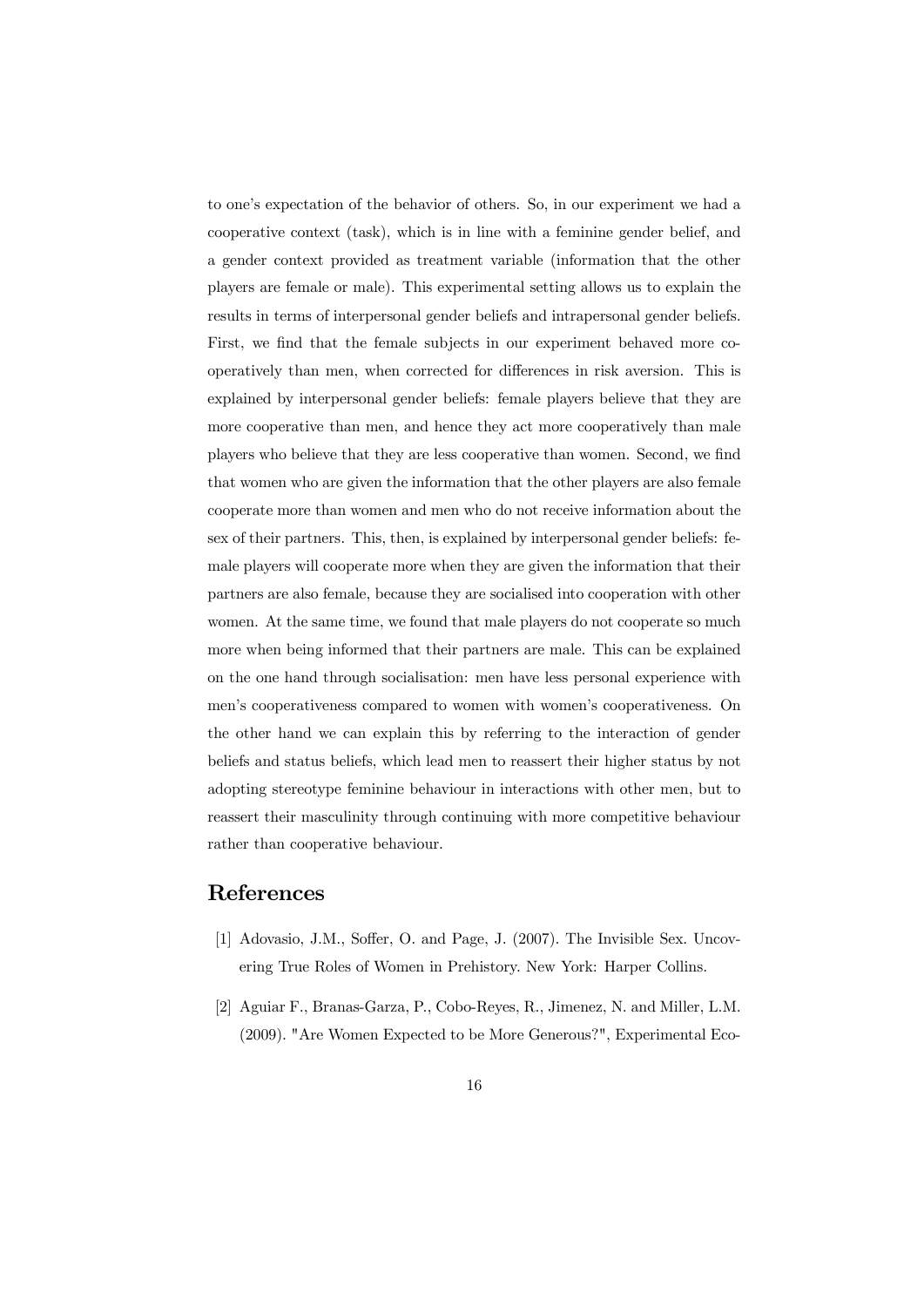nomics 12, 93-98.

- [3] Baber, K. M., and Jenkins Tucker, C. (2006) 'The Social Roles Questionnaire: A New Approach to Measuring Attitudes Toward Gender", Sex Roles (54), 459-467.
- [4] Brown, K.M. and Taylor, L.O. (2000). "Do As You Say, Say As You Do: Evidence on Gender Differences in Actual and Stated Contributions to Public Goods", Journal of Economic Behavior and Organization 43, 127- 139.
- [5] Browne, K. (1998) Divided Labours. An Evolutionary View of Women and Work. New Haven: Yale University Press.
- [6] Buchan, N., Croson, R., Solnick, S.S., (2008). "Trust and Gender: An Examination of Behavior, Biases, and Beliefs in the Investment game", Journal of Economic Behavior and Organization 68(3-4), 466-476.
- [7] Croson, R. and Gneezy, U. (2008). "Gender Differences in Preferences", Journal of Economic Literature 47 (2), 448-474.
- [8] Dana, Jason, Daylian M. Cain, and Robyn M. Dawes (2005) "What you don't know won't hurt me: Costly (but quiet) exit in dictator games", Organizational Behavior and Human Decision Processes 100 (2006), 193- 201.
- [9] Eckel, C. and Grossman, P. (1998). "Are Women Less Selfish Than Men? Evidence from Dictator Games", Economic Journal 108, 726-735.
- [10] Eckel, C. and Grossman, P. (2000). "Differences in the Economic Decisions of Men and Women: Experimental Evidence", in Handbook in Experimental Economics Eds. Ch. Plott and V.L. Smith, New York: North Holland.
- [11] Eckel, C. and Grossman, P. (2002) "Sex Differences and Statistical Stereotyping in Attitudes Towards Financial Risk", Evolution and Human Behavior 23, 281-295.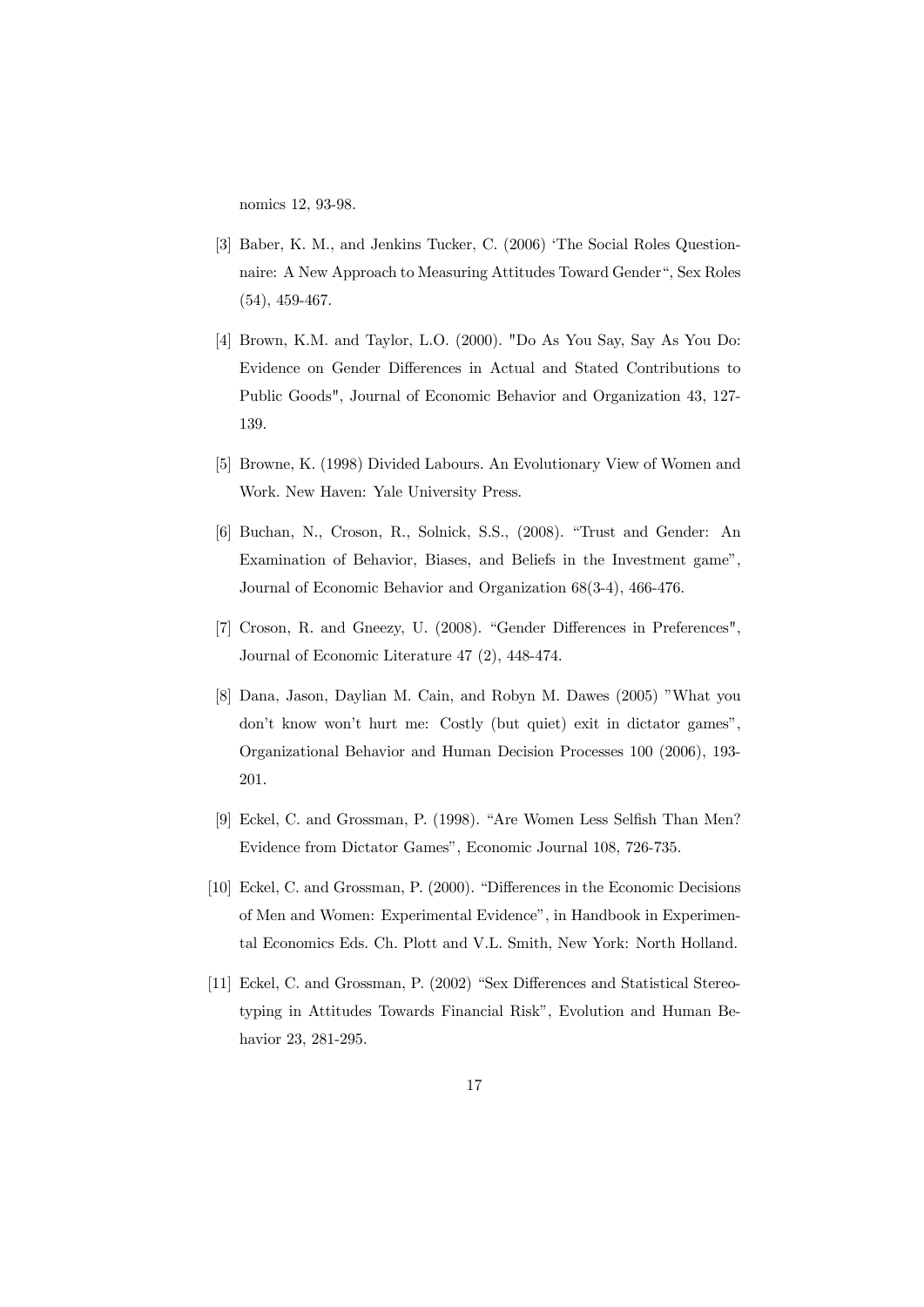- [12] Fischbacher, U (2007) "z-Tree. Toolbox for Readymade Economic Experiments", Experimental Economics 10, 171-178.
- [13] Fischbacher, U., Gaechter, S. and Fehr, E. (2001), "Are People Conditionally Cooperative? Evidence from Public Goods Experiment", Economics Letters 71(3), 397-404.
- [14] Gerber, G. (2009) "Status and the Gender Stereotyped Personality Traits: Toward and Integration", Sex Roles (61) pp. 297-316.
- [15] Heilman, M. (2001) "Description and Prescription: How Gender Stereotypes Prevent Women's Ascent Up the Organizational Ladder", Journal of Social Issues 57 (4), 657-674.
- [16] Holm, H.J. (2000). "Gender-Based Focal Points", Games and Economic Behavior 32, 292-314.
- [17] Holt, Ch.A. and Laury, S. K. (2002). "Risk Aversion and Incentive Effects", American Economic Review 92(5), 1644-1655
- [18] Ingram, B.L. and Berger, S.E. (1977). "Sex-Role Orientation, Defensiveness, and Competitiveness in Women", Journal of Conflict Resolution 21(3), 501-518.
- [19] Innocenti, A. and Pazienza, M.G. (2006). "Altruism and Gender in the Trust Game", University of Sienna Working Paper 5/2006.
- [20] Johanson, J. C. (2008). "Perceptions of Femininity in Leadership: Modern Trend or Classic Component?", Sex Roles (58), pp. 784-789.
- [21] Johansson-Stenman, O. (2008). "Who Are the Trustworthy, We Think?", Journal of Behavior and Organization 68, 456-465.
- [22] Mason, Ch.M., Phillips, O.R. and Redington, D.B. (1991). "The Role of Gender in a Non-cooperative Game", Journal of Economic Behavior & Organization 15 (2), 215-235.